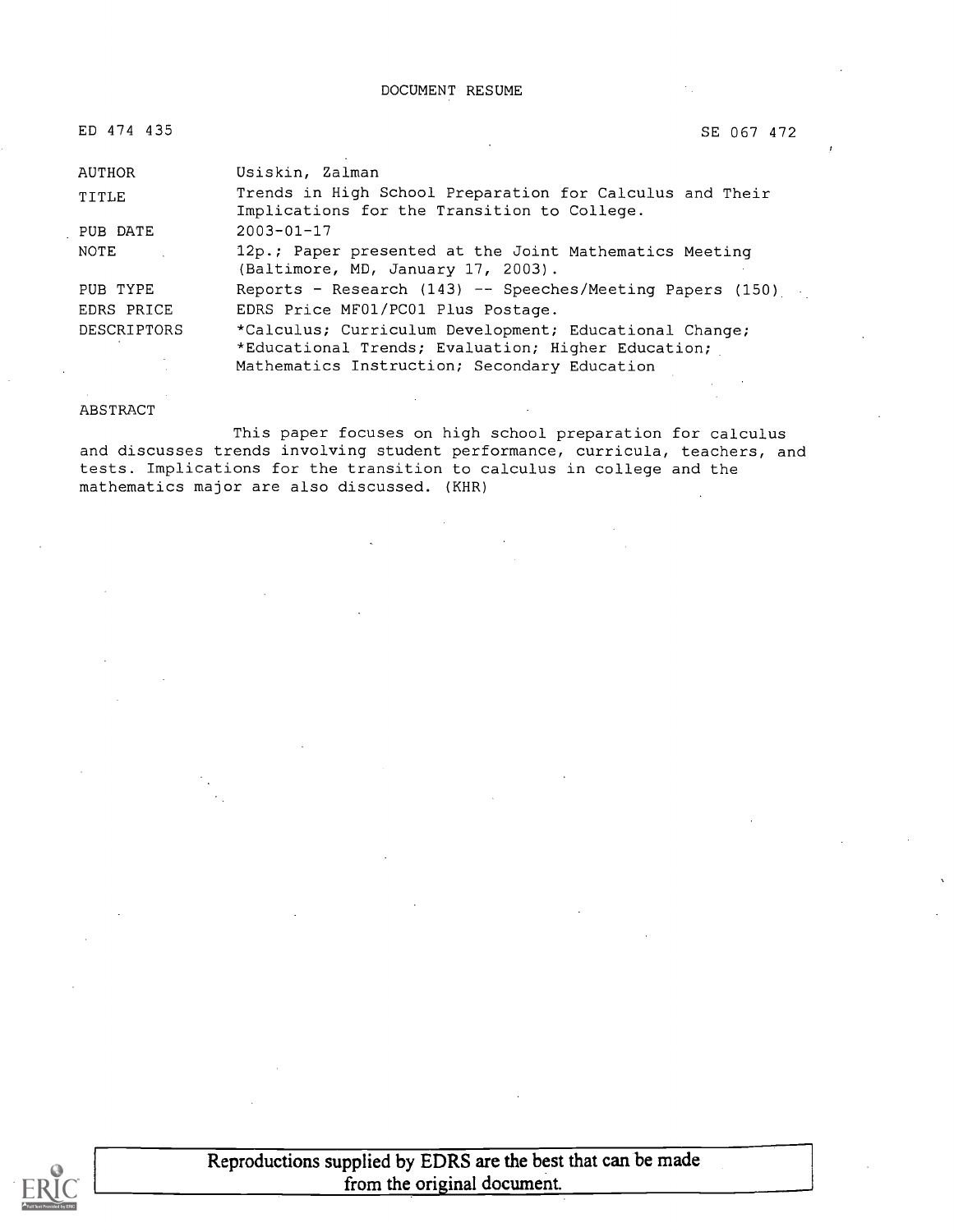PERMISSION TO REPRODUCE AND DISSEMINATE THIS MATERIAL HAS BEEN GRANTED BY

TO THE EDUCATIONAL RESOURCES<br>INFORMATION CENTER (ERIC)<br>1

ED 474 435

**OS 7472** 

Trends in High School Preparation for Calculus and Their Implications for the Transition to College

> Zalman Usiskin The University of Chicago

Joint Mathematics Meetings Baltimore, MD January 17, 2003

U.S. DEPARTMENT OF EDUCATION Office of Educational Research and Improvement EDUCATIONAL RESOURCES INFORMATION CENTER (ERIC)

- This document has been reproduced as<br>received from the person or organization originating it.
- Minor changes have been made to improve reproduction quality.

Points of view or opinions stated in this document do not necessarily represent official OERI position or policy.

I discuss here trends involving student performance, curricula, teachers, and tests.

#### Trend data on student performance

The most recent data we have on high school student achievement is from the National Assessment of Educational Progress (NAEP). Two performance trends are currently being maintained. A long-term trend dates from 1973, and since 1978 the test has used exactly the same items. On this assessment, students are not allowed to use calculators, and the items tested tend to be basic skills considered important in 1973. A short-term trend is part of the regular National Assessment administered to 4th graders, 8th graders, and 12th graders in 1990, 1992, 1996, and 2000 (see Table 1). The short-term trend was begun to determine possible effects of the NCTM Curriculum and Evaluation Standards (NCTM 1989). Calculators (4-function at grade 4, scientific at grades 8 and 12) are allowed on some sections of the test and are distributed to students who take the test. On both trends, performance of 9-year-olds has increased significantly, by perhaps a grade level since they began. Performance of 13-year-olds also has increased significantly, by perhaps a half grade on the basic skills and by a grade level on the new trend. In slight contrast, performance of 17-year-olds has been steady on basic skills and was about a half grade higher in 2000 than in 1990. These data can be interpreted as showing that, on the average, the basic arithmetic skills of students have not decreased in the past quarter century and students are improving their performance on standards-like questions in the curriculum.

| Table 1. |        |                                         | National Average Mathematics Scale Scores on the National Assessment of                   |        |
|----------|--------|-----------------------------------------|-------------------------------------------------------------------------------------------|--------|
|          |        | Educational Progress (NAEP), 1990-2000. |                                                                                           |        |
| Grade    | 1990.  | 1992.                                   | 1996.                                                                                     | 2000   |
| 12       | *294   | 299                                     | $*304$                                                                                    | 301    |
| 8        | $*263$ | $*268$                                  | $*272$                                                                                    | $*275$ |
| 4        | $*213$ | $*220$                                  | $*224$                                                                                    | $*228$ |
|          |        |                                         | Source: National Assessment of Educational Progress, Mathematics Report Card 2000, p. 24. |        |

BEST COPY AVAILABLE 1. 2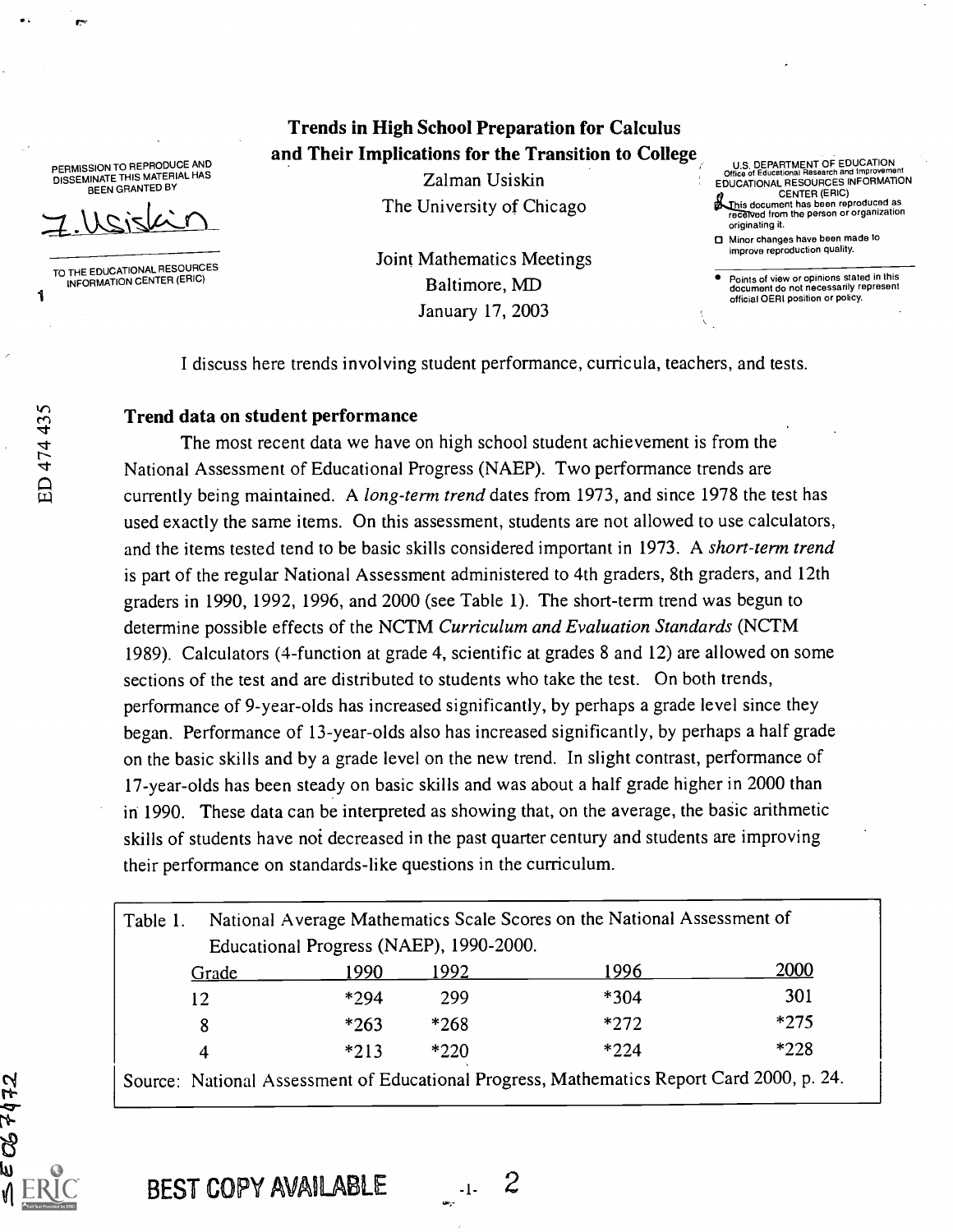Why would the greater increases at lower grades on the NAEP not be reflected at higher grades four years later? It could be that the test, being a test of rather basic skills, is not sensitive to the mathematics students encounter at the higher grades. Results from the SATs and ACTs suggest that this reason has some merit, because performance of seniors on both these tests has improved through the 1990s. Mean scores of high school seniors on the mathematics portion of the basic SAT test increased from 501 in 1990 to 516 for last year's senior class (World Almanac 2003, p. 241). Mean scores on the ACT test, taken by over one million seniors in 2000, increased from 19.9 to 20.8 from 1990 to 1998 but have stagnated since 1998 and were 20.6 in 2002 (World Almanac 2003, p. 240). These improvements in mean scores on the ACT and SAT can be considered as an underestimate of an actual increase in mathematics performance by a population comparable with that of 1990 because the percent of the age cohort taking the ACT and SAT has increased a little bit since that time and is now the highest of all time both for the population as a whole [46%] and for the percentage of minority students [35%].

| Table 2. |                       |            | Mean mathematics scores of college-bound seniors (SAT) and college-bound               |
|----------|-----------------------|------------|----------------------------------------------------------------------------------------|
|          | students (ACT)        |            |                                                                                        |
|          | School year ending    | <u>ACT</u> | <u>SAT</u>                                                                             |
|          | 1975                  |            | *498                                                                                   |
|          | 1980                  |            | *492                                                                                   |
|          | 1985                  |            | *500                                                                                   |
|          | 1990                  | *19.9      | 501                                                                                    |
|          | 1991                  | 20.0       | 500                                                                                    |
|          | 1992                  | 20.0       | 501                                                                                    |
|          | 1993                  | 20.1       | 503                                                                                    |
|          | 1994                  | 20.2       | 504                                                                                    |
|          | 1995                  | 20.2       | 506                                                                                    |
|          | 1996                  | 20.2       | 508                                                                                    |
|          | 1997                  | 20.6       | 511                                                                                    |
|          | 1998                  | 20.8       | 512                                                                                    |
|          | 1999                  | 20.7       | 511                                                                                    |
|          | 2000                  | 20.7       | 514                                                                                    |
|          | 2001                  | 20.7       | 514                                                                                    |
|          | 2002                  | 20.6       | 516                                                                                    |
|          |                       |            | $*$ ACT tests were reformulated in 1990 and it is not possible to compare with earlier |
|          |                       |            | years; SAT tests were "recentered" in 1996 and scores before 1990 are extrapolated on  |
|          | the recentered scale. |            |                                                                                        |



 $-2-$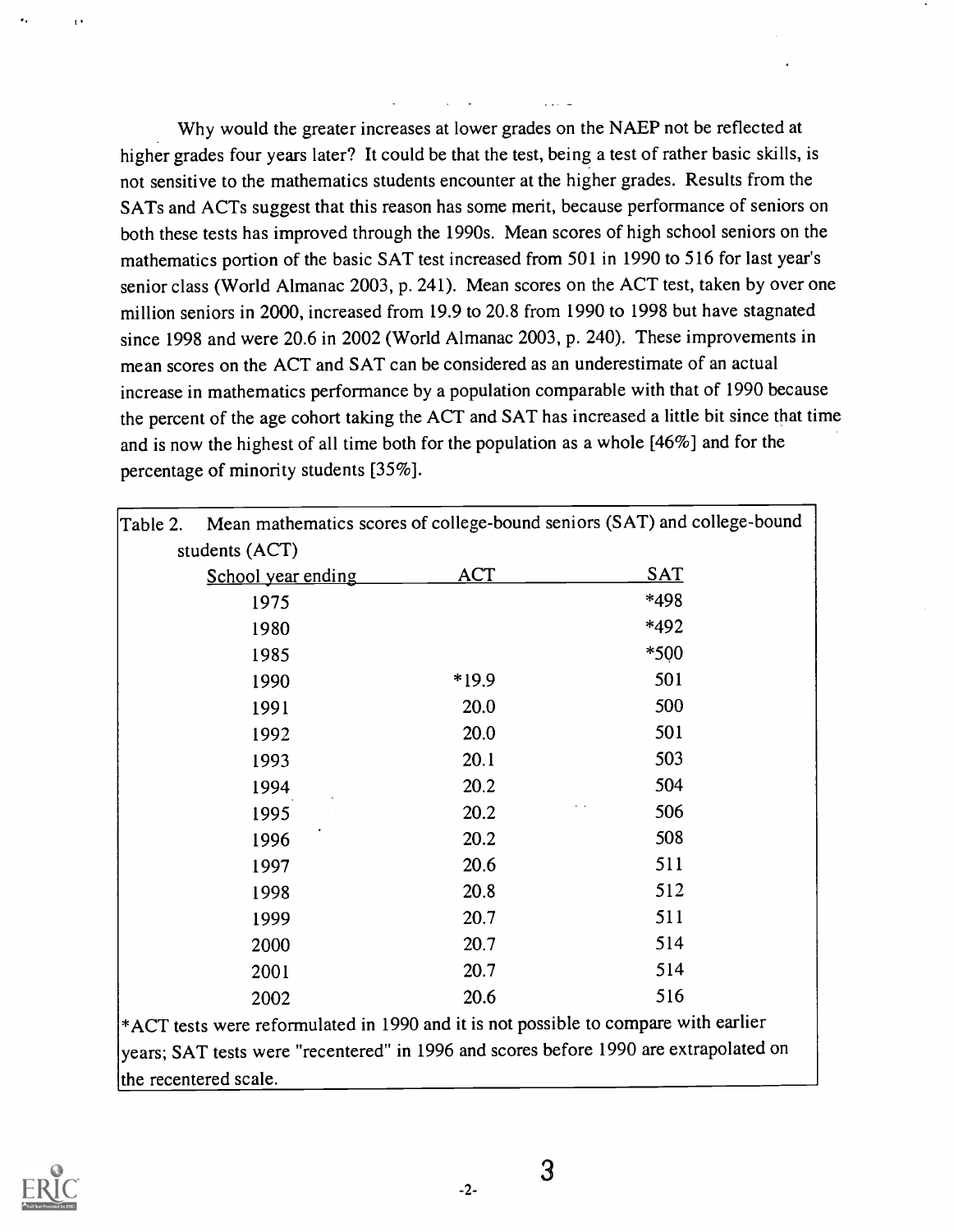Another reason that greater increases at lower grades on the NAEP are not reflected at higher grades four years later might be that middle schools are not taking advantage of the increased knowledge of younger students, and high schools are not taking advantage of the increased knowledge of their entering students. This is certainly possible given the larger numbers of mathematics teachers who are not adequately prepared to teach their subjects. (show transparency)

We should not be surprised that in the year 2000, the most recent year for which we have data, only 26% of high school mathematics teachers in a randomly-selected national sample felt well-qualified to teach statistics and only 41% felt well-qualified to teach probability (see Table 3). Even one course in statistics is still not required in many mathematics departments for a bachelor's degree in mathematics. However, it has to give us pause when only 70% of high school mathematics teachers feel very well qualified to teach geometry and spatial sense, and only 61% feel very well qualified to teach functions and precalculus concepts. Algebra is the only subject that over 90% of teachers feel very well qualified to teach, but how can you teach that well if you do not also know functions well?

| Table 3.                                 | High School Mathematics Teachers' Perceptions of Their Qualifications to Teach |            |                  |  |
|------------------------------------------|--------------------------------------------------------------------------------|------------|------------------|--|
| Each of a Number of Mathematics Subjects |                                                                                |            |                  |  |
| Subject                                  | Not Well                                                                       | Adequately | <u>Very Well</u> |  |
| Algebra                                  | 0                                                                              |            | 94               |  |
| Geometry & Spatial Sense                 | 4                                                                              | 26         | 70               |  |
| Functions & Precalculus                  | 6                                                                              | 33         | 61               |  |
| Probability                              | 10                                                                             | 49         | 42               |  |
| Statistics                               | 23                                                                             | 51         | 26               |  |
| <b>Calculus</b>                          | 39                                                                             | 37         | 25               |  |
| Topics from Discrete Math                | 44                                                                             | 40         | 16               |  |
|                                          |                                                                                |            |                  |  |

Source: Dawayne Whittington, Status of High School Mathematics Teaching, from the 2000 National Survey of Science and Mathematics Education. Chapel Hill, NC: Horizon Research, Inc. (December 2002). www.horizon-research.com

#### Variability within the United States

The variability between states and other large jurisdictions is quite a bit larger than the increases even within a decade on the NAEP. Using NAEP estimates for comparing their scaled score, the typical 8th grader in North Dakota is approximately 3 years ahead of the typical 8th grader in Mississippi, and the typical 8th grader in Washington DC seems to be at about the same level in mathematics as the typical 4th grader in the rest of the country. A different sort of analysis has been done matching jurisdictions to scores on the Third

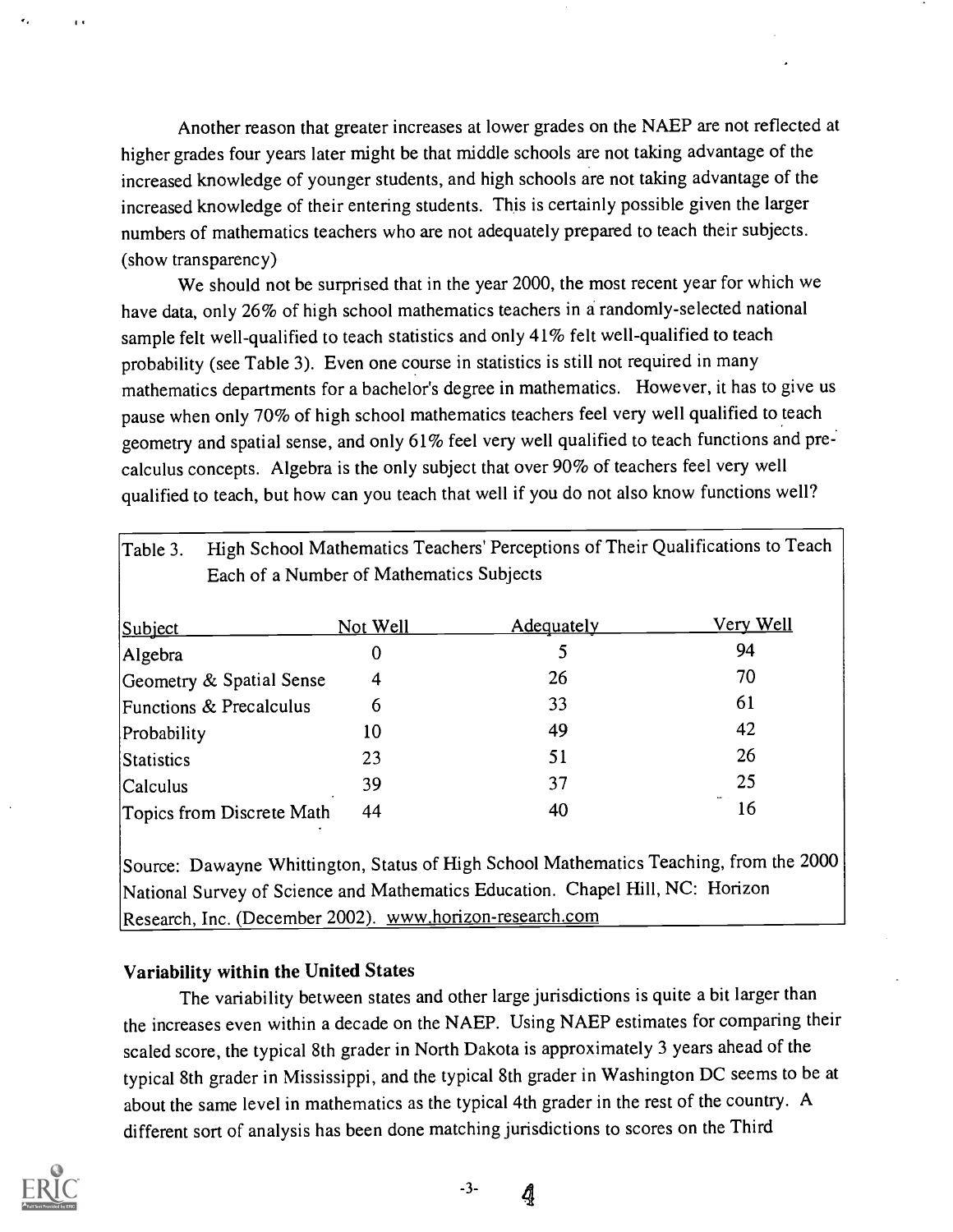International Mathematics and Science Study. Top-performing collections of school districts in the U.S. have scored as well as the highest-performing countries in the world; lowerperforming states have scored as low as third-world countries.

These differences have major implications for policy decisions. A "one size fits all" policy decision for the nation is easy to defend by a theoretical argument appealing to democracy and equal opportunity for all, but the actual differences between schools make a single policy fundamentally unwise.

Differences in performance through the U.S. are mirrored in startling differences of graduation rates. In some public schools, virtually 100% of students expect to go to college, while in others fewer than half the students graduate.

This in itself has major implications for the preparation of students for college-level mathematics. Where fewer students graduate high school, fewer go on to college. And where fewer go on to college, it is more difficult to teach a college-preparatory curriculum. Consequently, differences in student graduation rates have major implications for the high school mathematics teacher and the high school mathematics curriculum.

Schools in which almost all students go to college are likely to have advanced placement calculus courses and high percents of students taking precalculus or calculus courses by the time they graduate. In these schools, calculus is perceived by both students and teachers as a first-year college subject that is important for a diverse collection of fields of study and that might be appropriate for any well-prepared student. But in high schools where a small percentage of students graduate, calculus is rarely taught and enrollments in precalculus courses are low. Calculus is viewed as a course well beyond high school, seldom taken even by college freshmen, a mysterious course that is hard and taken only by those particularly interested in mathematics or science.

Another circumstance that affects student views towards calculus is that 37% of the 1.3 million seniors who took the SAT last year are first-generation college students (College Board 2002). This is a substantially higher percentage than even a year ago (28%). These students are likely to view calculus as more arcane than other students whose parents went to college.

#### High school mathematics curricula

Sometimes we need to be reminded that mathematics is not the only subject taken by high school students, and academic subjects are not the only things vying for a student's homework time. English, social studies, science, and foreign language departments all want students to take 3-4 years of their subjects. Consequently, a student desirous of getting into a selective school either takes 5 major subjects most years or goes to summer school. Students are also encouraged to participate in sports, music, or any of a variety of school clubs or other activities. Furthermore, more than two-thirds of 12th-grade students taking the NAEP test in 2000 reported having a part-time job, with 56% reporting working more than 10 hours



 $-4-$ 

5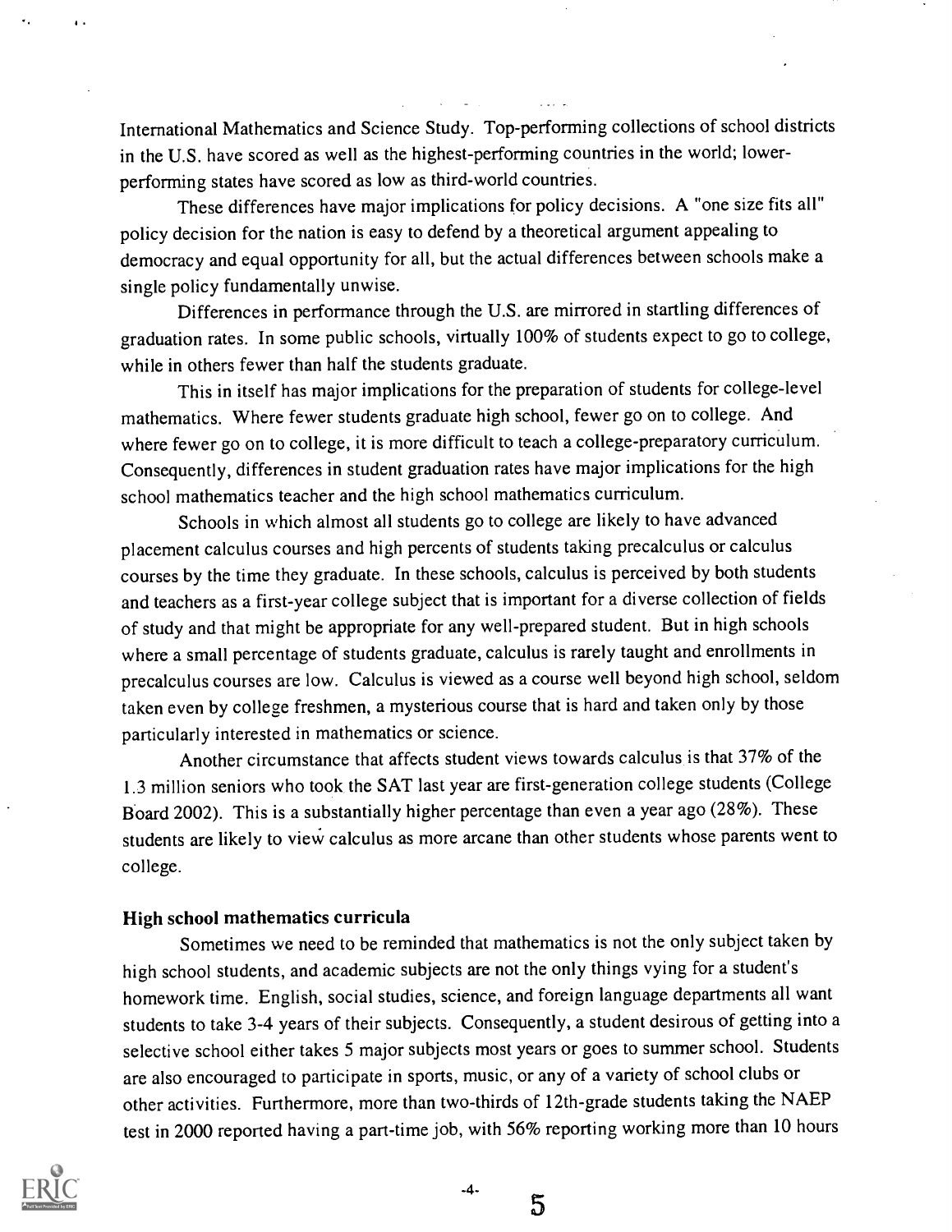a week, and 27% reporting working more than 20 hours a week. Even ignoring family, a social life, and the world in general, many things vie for the time and attention of a typical high school student.

The percents of students taking the various college preparatory mathematics courses have been rising steadily for 20 years (see Dossey and Usiskin 2000, p. 15 and Table 4).

| Highest mathematics course taken by high school graduates in the United States,<br>Table 4.<br>from transcript studies in selected years |      |      |      |      |      |
|------------------------------------------------------------------------------------------------------------------------------------------|------|------|------|------|------|
| $ Course$ :                                                                                                                              | 1982 | 1987 | 1990 | 1994 | 1998 |
| Pre-algebra or General Math.*                                                                                                            | 25.0 | 20.6 | 17.9 | 13.1 | 10.1 |
| Alg 1 or Geom or Unified $1,2$                                                                                                           | 30.6 | 26.8 | 25.4 | 22.4 | 20.8 |
| Algebra 2 or Unified 3                                                                                                                   | 18.2 | 23.1 | 26.2 | 26.4 | 27.7 |
| Algebra/trig                                                                                                                             | 15.5 | 12.9 | 12.9 | 16.3 | 14.4 |
| Precalculus                                                                                                                              | 4.8  | 9.0  | 10.4 | 11.6 | 15.2 |
| Calculus                                                                                                                                 | 5.9  | 7.6  | 7.2  | 10.2 | 11.8 |

Source: National Center for Education Statistics. The Condition of Education 2002. Washington, DC: U.S. Government Printing Office, 2002, pp. 157, 215-6.

 $\frac{1}{4}$  These studies considered more descriptors of the courses than the most commonly used descriptors named here.

\* Entries in this row were found by subtracting the sum of other entries in each column from 100.

Similar percentages gathered from reports of students taking the SAT are even higher. Last year, 25% of seniors taking the SAT reported taking calculus before graduation, and 45% reported taking precalculus, up from 20% for calculus and 33% for precalculus ten years ago. The cluster of data on enrollments may be rife with overestimates but yields a robust conclusion: students are taking more mathematics now than they did ten years ago.

What content is covered in these courses? I distinguish the traditional high school mathematics curriculum from others. The traditional high school mathematics curriculum emphasizes algebra and functions, de-emphasizes Euclidean geometry except as an important vehicle for learning about proof, and ignores statistics almost completely. From pre-algebra in the middle school through second-year algebra, much time is spent having students do algebraic manipulations of the type that are used in calculus, such as solving linear and quadratic equations and systems, and factoring and performing operations on polynomials. Functions are introduced starting in the second year of algebra and are a main focus of study through the remainder of the precalculus experience. Almost all the content of the traditional high school mathematics curriculum is designed to prepare students for calculus.



 $-5-$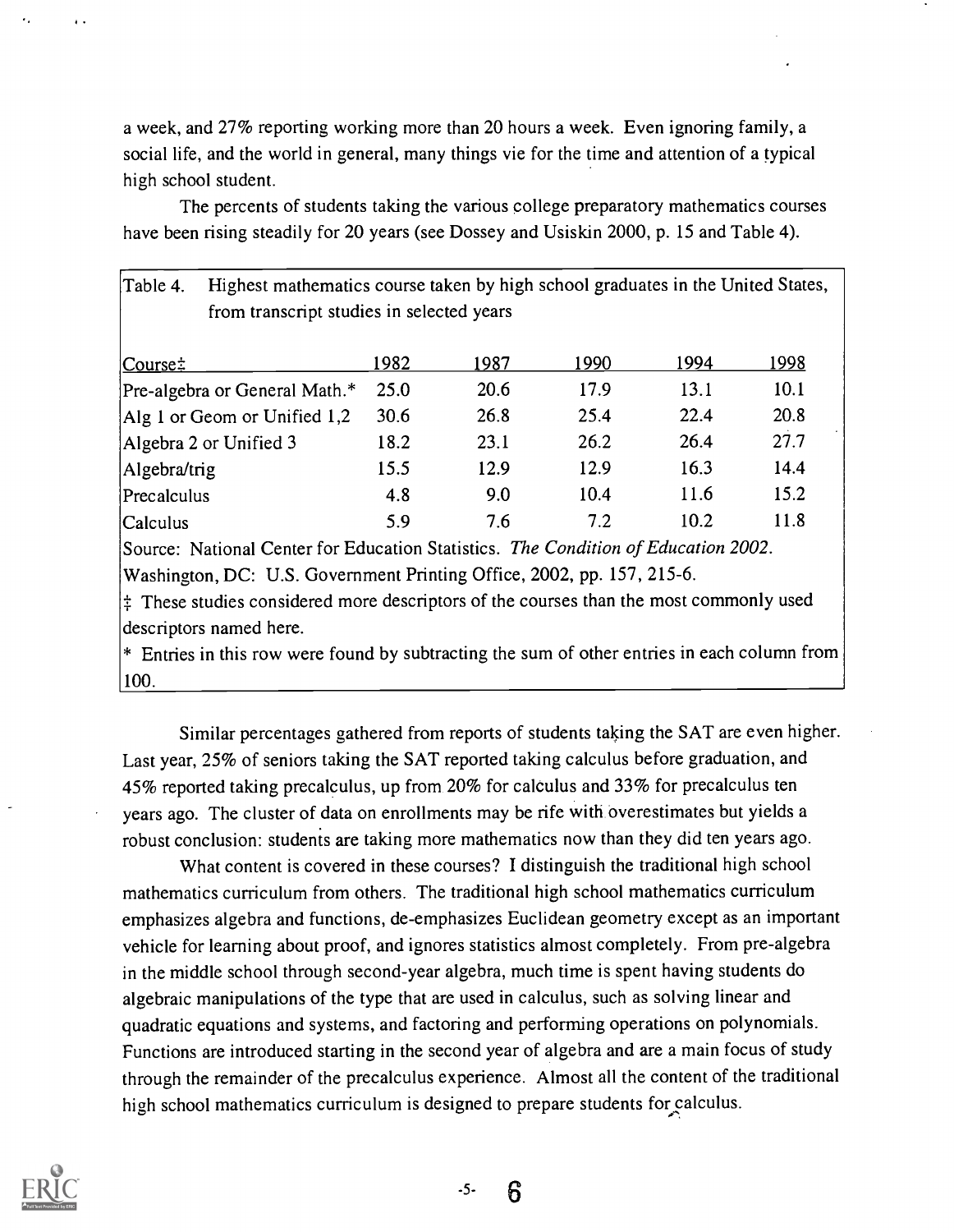The percents of students taking geometry and second-year algebra are now greater than the percent that will go on to college. This has an obvious effect on what teachers feel their students can successfully learn. Teachers can adjust either by easing the course somewhat or by broadening its content to be of interest, or they can keep the course the same and fail a significant number of students. Most teachers adjust the course, even if only slightly. So I believe less time is being spent on complicated algebraic manipulations involving rational expressions or radicals than used to be the case, and less on proof in geometry, even though this material is in the texts from which they teach. This also may be due to the influence of the NCTM Curriculum and Evaluation Standards (NCTM 1989).

The newer curricula, those that follow the guidelines of the NCTM Standards (NCTM 1989, 2000), have clearly been influenced by these increased enrollments. They are designed not only to prepare students for any of the first mathematics courses students might take in college – calculus, statistics, computer science, or finite mathematics – but also to appeal to students who may not continue their education. They give significant attention to mathematical modeling and statistics, de-emphasize the proof aspect of Euclidean geometry while concentrating on properties of measurement, and they discuss algorithms and discrete functions. They tend to downplay abstract work with polynomials, rational expressions, and radicals (e.g., see Core Plus 1997 and IMP 1998).

A common rhetoric is found in discussions of pre-calculus and calculus reform at the college level and discussions of reform of the high school curriculum. Broadening the mathematics experience by using real-world data and modeling, utilizing the latest technology, involving students more in their own learning, and downplaying manipulative aspects and proof are some of the commonalities. Accordingly, the same tension that has existed at the college level between traditional and reform calculus exists at the high school level between traditional and newer curricula.

Calculators are used in all curricula. On the 2000 NAEP, 69% of 12th graders reported using a calculator every day, while only 10% reported never or hardly ever using a calculator (Braswell et al., p. 159). Mean scores of students increased significantly with frequency of calculator use. On the teacher study that I cited earlier, 79% of teachers reported students using calculators in their most recent lesson, and graphing calculators were used in 94% of classes beyond geometry (Whittington, pp. 19, 23).

#### Calculus at the high school level

In 2001, 5% of the graduating seniors in the country had taken the AB calculus exam and 1.3% had taken the BC calculus exam. These are all-time records. Since 18% of all 12th graders on the 2000 NAEP reported being enrolled in a calculus course, less than 1 in 3 students enrolled in calculus in high school took the AP exam. The majority seem to be taking the course in high school in order to show colleges by their transcripts that they are taking difficult courses and to increase their chances of getting a high grade in college

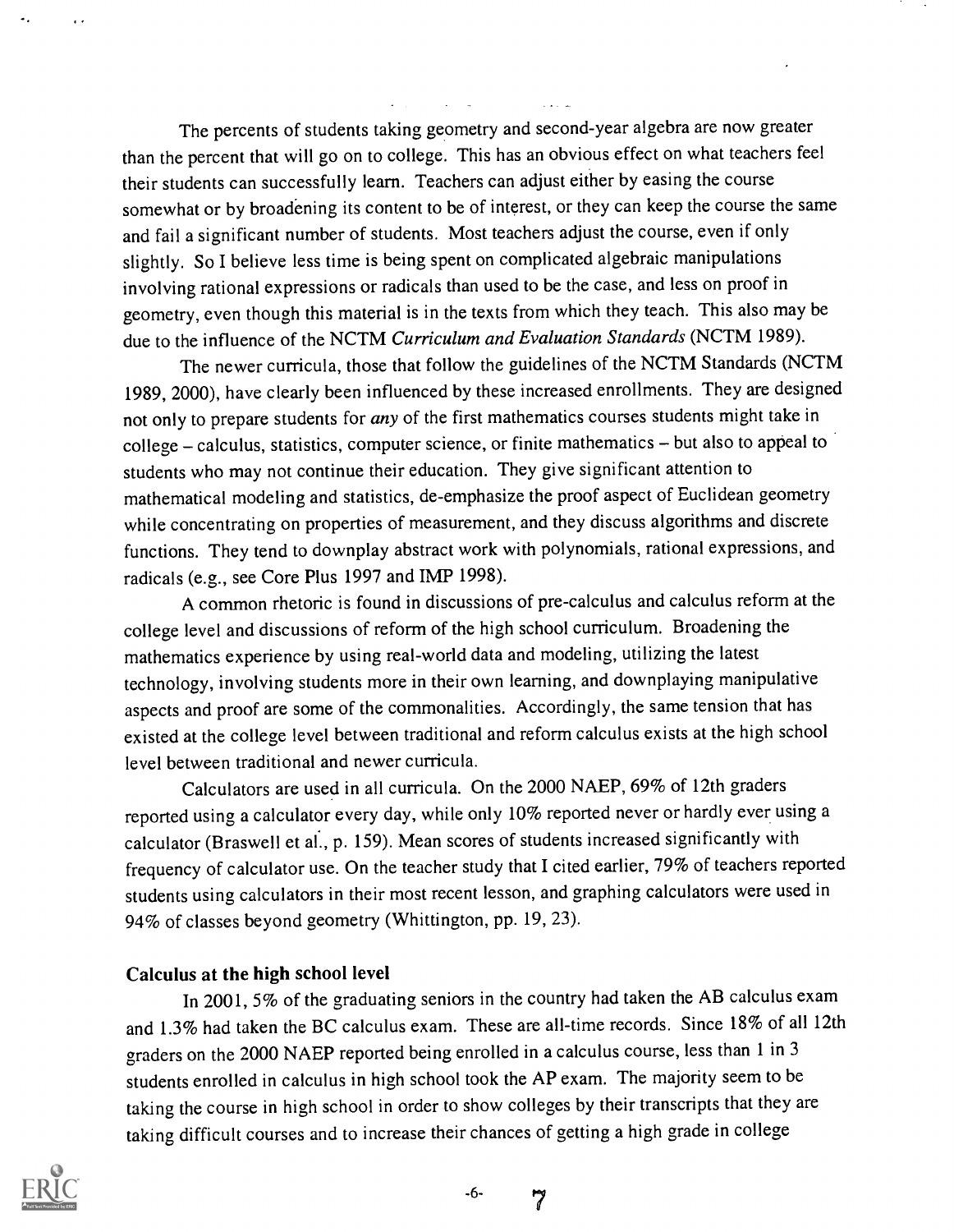calculus. That is, if they ever get to calculus. The data collected 15 years ago by Waits and Demana (1988) may still apply today. They found that only about 28% of the [1721] freshmen who entered Ohio State University in 1986 with five or more years of collegepreparatory mathematics were ready for calculus. For Ohio State, readiness for calculus was determined then by a placement test that had "remained essentially unchanged for the past twenty-five years" (Waits and Demana 1988, p. 11).

Data such as that collected by Waits and Demana are often used by college mathematics departments to discourage students from studying calculus before college. The argument is that the teaching of calculus in high schools is poor, often done by individuals unqualified to teach the subject, and results in students learning concepts in wrong ways. I disagree for two reasons. First, the environment in which calculus is taught is far better in high schools than in colleges. The teachers know their students personally, having seen many of them in their courses in prior years, and they care about them. The teachers are typically the best-qualified mathematically and among the most experienced and able teachers in the school. Also, the students know and help each other in a familiar and comfortable setting. Second, when the same argument is (in my opinion, wrongly) offered to discourage the teaching of algebra before high school it is found to be riddled with holes. Students need to have studied some algebra before high school in order to be successful in the typical high school algebra course. There is simply too much material to digest to expect a student to progress from never having worked with variables to the study of linear systems, quadratic equations, radicals, and rational expressions in a single year. Perhaps the most significant reason that calculus is so difficult for many students is that we try to teach it from scratch in a single year.

This suggests that, before their calculus course, students should encounter multiple times the topics of inequality, distance and areas on the coordinate plane, area, rate and rate of change, infinity, sequence, function, limit, max-min problems, and summation as part of their experiences with algebra, geometry, functions, statistics, and discrete mathematics. It also suggests that students have at least one introduction to derivatives and integrals. However, because calculus is not the only area of college-level mathematics for which students need some background, I believe that K-8 curricula should be designed so that algebra is taken by most students in 8th grade not because it makes it possible for them to take a calculus course in high school, but because it provides an extra year to prepare them for calculus and the other mathematics they are likely to encounter in college. Likewise, in an optimal calculus experience students should revisit some algebra, geometry, probability, and statistics from earlier years, and also be introduced to concepts of differential equations, complex variables, and algebraic structures that they might encounter in later years. College students' lack of exposure to the latter topics in early undergraduate mathematics courses is surely one of the reasons they have difficulty with them in later undergraduate mathematics.



 $-7-$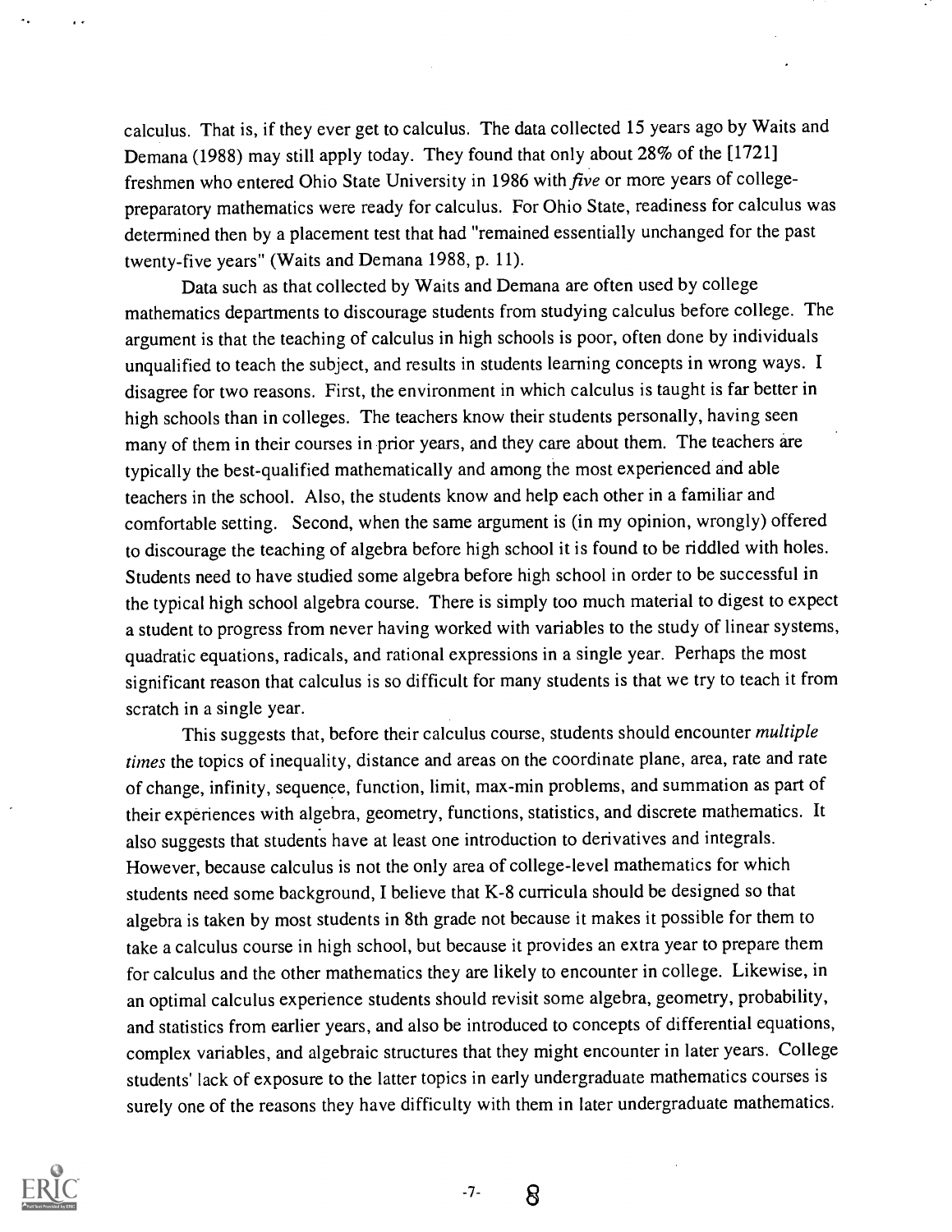#### Teachers and Tests

If average performance is going up, and if students are taking more courses, why do students throughout the nation perform so poorly on college placement tests? Factors other than lack of competence contribute. As had to be the case with Ohio State's 25-year-old test in 1986, placement tests often ignore much of the newer content and many of the newer ways of teaching, such as: working with a variety of representations of functions, including graphical and tabular approaches; modeling and otherwise dealing with data; and using the technology of calculators and computers as a helpful tool. There exist no review classes for most placement tests as there do for the SAT and ACT. Often there are no sample exams nor a detailed syllabus given to students from which to study. High school teachers cannot prepare their students for a particular placement exam because their students go to a variety of institutions. And the placement tests are often taken under conditions that are far from optimal. They are given to students who may be away from home for the first time, who may have just had a medical exam or come from long waits for ID cards, and who may have stayed up late the night before talking to other freshmen in their dorms. And large numbers of students are taking these exams who, in previous decades, would not have had to take them or would not have attended college.

Most high school mathematics teachers realize that many of their students will take some statistics and computer science in college, and that many will enter the health professions (currently the most popular major reported by students taking the SAT) or become business majors - all areas that require calculus, but not necessarily a mathematician's calculus. Students are well aware that computers and calculators are universally available outside the classroom but that tests may not allow them to use this technology. Faced with a diverse group of students coming in who will be going out to a diverse set of institutions or to various workplace settings, high school mathematics departments and their teachers are faced with difficult decisions regarding what curricula and technology to use.

These decisions are made more difficult because the various high-stakes external tests have quite different goals. The SATs and ACTs allow graphing calculators. Many college placement tests disallow all calculators. Some college placement tests emphasize symbolic manipulation; others don't. Few touch upon statistics or geometry. Parts or all of these tests may conflict with the teacher's or the school mathematics department's own tests to determine student grades. Yet the teacher is under pressure to ensure that students perform well on all of these tests. Thus the high school teacher is beleaguered, faced with pressures from inside and outside the education profession to get students to perform at high levels with and without calculators, on traditional content and newer content. They are expected to do this with a large population of students whose parents never studied the courses and thus have no idea why this mathematics is needed.



 $-8-$ 

9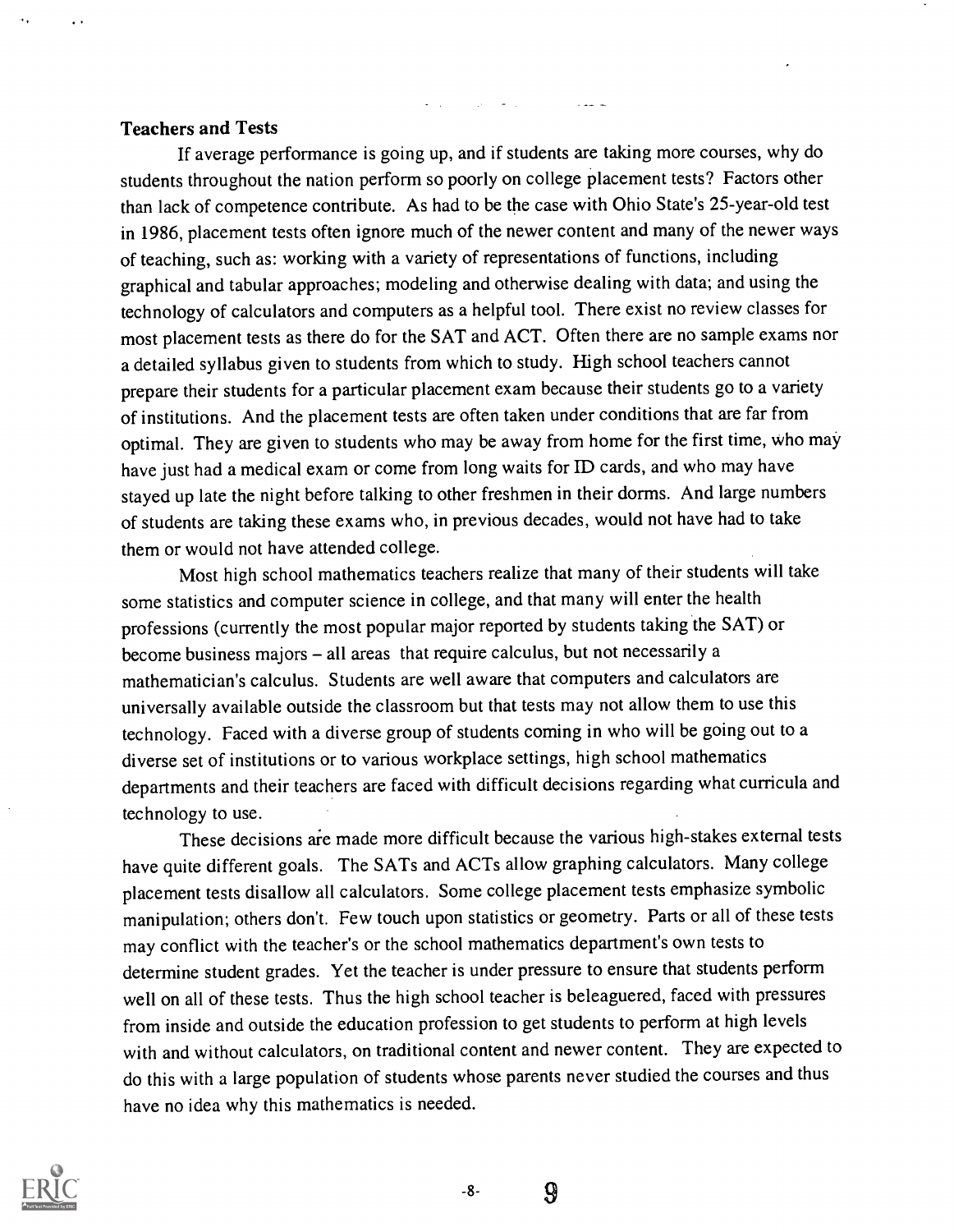For many students, the college mathematics placement test carries with it extraordinarily high stakes. The test can keep a person from calculus for one or two years, thereby greatly influencing the majors possible for that person. Yet these tests receive little publicity and are accountable to no one. A national effort involving all the mathematical sciences and other disciplines we serve, and high school and college mathematics educators is needed to bring these tests in line so that we can reward rather than penalize today's students for the wider range of knowledge and techniques which they bring to their overall study of mathematics.

#### Calculus in college and the mathematics major

That we have a session devoted to preparation for calculus is a sign of the importance of calculus itself. High school and college mathematics faculties both tend to view calculus as the first college course in mathematics. But, for students, calculus is very much the culmination of five or more years of study. Much of what they have studied in mathematics has been justified by teachers by "You will need this for calculus." Many students believe that when they study calculus, they will finally learn what mathematics is all about, how mathematics explains the universe, and how to solve all sorts of problems.

This is too high a burden to place on any single course. Traditional calculus may have mathematical sanctity, but it rarely yields the epiphany students hope for. I recognize that the reform calculus movement has been motivated in part by a desire to attack this problem, but I wish to take the argument beyond calculus. This may be pushing the envelope in a session devoted to preparation for calculus, but one cannot examine preparation for calculus without examining all of the roles of calculus itself.

Why is the number of mathematics majors in the country declining even though high schools are turning out record numbers of students who have been successful in calculus? One possible reason is that calculus has lost its role as the first course for mathematics majors and cannot have that role for students who take it in high school. Consequently, college mathematics departments'need a broad-based post-calculus course for committed and potential mathematics majors to induce them into majoring in the mathematical sciences. Such a course should not assume that all smart people believe mathematics is beautiful, important, and useful, nor that all mathematics majors become either teachers or research mathematicians. Discussions *about* mathematics should be part of the course's agenda.

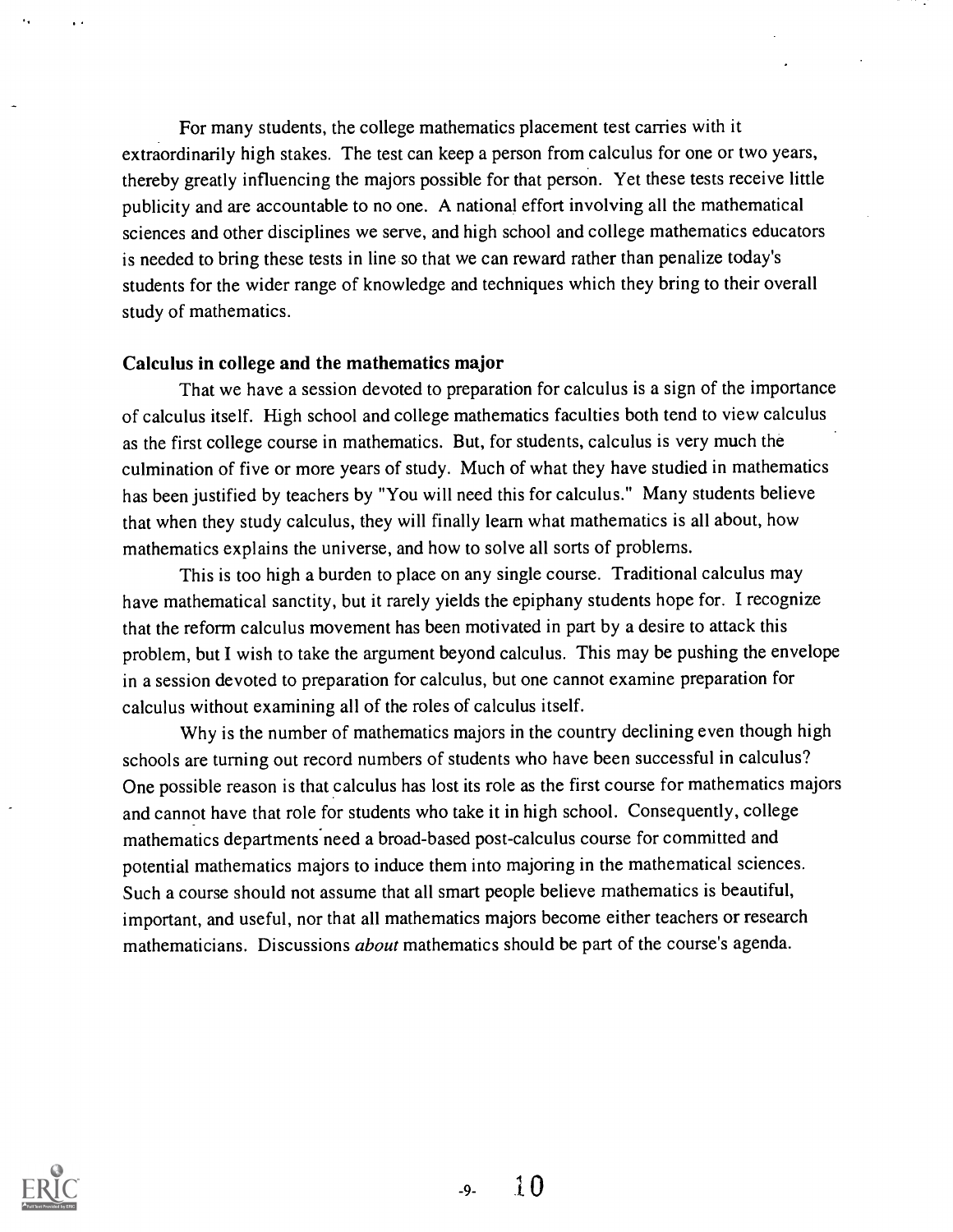#### References

- Braswell, James S., Anthony D. Lutkus, Wendy S. Grigg, Shari L. Santapau, Brenda Tay-Lim, and Matthew Johnson. The Nation's Report Card: Mathematics 2000. Washington, DC: National Center for Education Statistics, Office of Educational Research and Improvement, U.S. Department of Education, 2001.
- Campbell, Jay R., Kristin Voelkl, and Patricia Donahue. NAEP 1996 Trends in Academic Progress. Washington, D.C.: National Center for Education Statistics,1997.
- College Board. "10-year Trend in SAT® Scores Indicates Increased Emphasis on Math is Yielding Results; Reading and Writing are Causes for Concern", press release, August 27, 2002 http://www.collegeboard.com
- Core-Plus Mathematics Project. Contemporary Mathematics in Context: A Unified Approach. Courses 1-3. Chicago, Ill.: Everyday Learning, 1997.
- Dossey, John, and Zalman Usiskin. Mathematics Education in the United States 2000. Reston, VA: National Council of Teachers of Mathematics, 2000.
- Henry, Tamara. "Advanced Placement faces crossroads." USA Today, 26 Sept 2001, p. 6D.
- Interactive Mathematics Program (IMP). Introduction and Implementation Strategies for the Interactive Mathematics Program. Berkeley, Calif.: Key Curriculum Press, 1998.
- Mullis, Ina V. S., Michael 0. Martin, Albert E. Beaton, Eugenio J. Gonzalez, Dana L. Kelly, Teresa A. Smith. Mathematics Achievement in the Primary School Years. Boston, Mass.: TIMSS International Study Center, 1997.
- National Council of Teachers of Mathematics (NCTM). Curriculum and Evaluation Standards for School Mathematics. Reston, Va.: NCTM 1989.
- . Principles and Standards for School Mathematics. Reston, Va.: NCTM, 2000.
- University of Chicago School Mathematics Project (UCSMP). Transition Mathematics (2002). Algebra (2002). Geometry (2002). Advanced Algebra (2002). Functions, Statistics, and Trigonometry (1997). Precalculus and Discrete Mathematics (1998).
- U.S. Census Bureau. http://www.census.gov/population (September 2001).
- Usiskin, Zalman. Recent Developments in Secondary School Mathematics, andTheir Implications. In Anita Solow (Ed.), Preparing for a New Calculus. MAA Notes No. 36. Washington, DC: The Mathematical Association of America, 1994.

. Algebra and Calculus for All? UCSMP Newsletter No. 18 (Winter 1996); also in the Illinois Mathematics Teacher (September 1996) and the Journal of Mathematics and Science: Collaborative Explorations (Spring 1999).

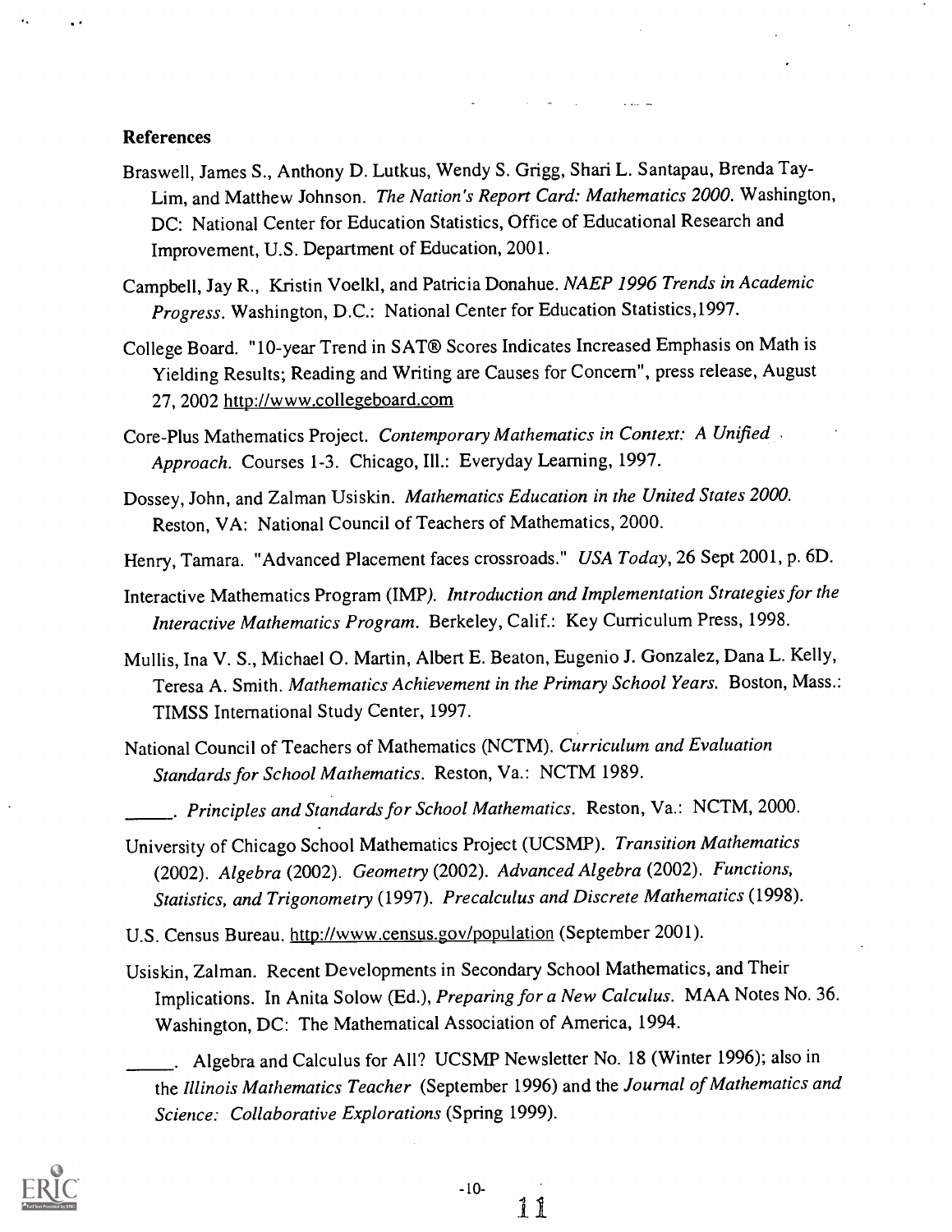- . High School Overview and the Transition to College. In *Proceedings of a* Conference on the Preparation for Calculus (tentative title). Washington, DC: Mathematical Association of America (to appear).
- Waits, Bert K., and Franklin Demana. Is Three Years Enough? Mathematics Teacher 81:1 (January 1988), 11-15.

 $\frac{1}{2}$ 

Wirtz, Willard, et al. On Further Examination. Report of the Advisory Panel on the Scholastic Aptitude Test Score Decline. New York: College Entrance Examination Board, 1977.

The World Almanac and Book of Facts 2003. New York: World Almanac Books, 2002.

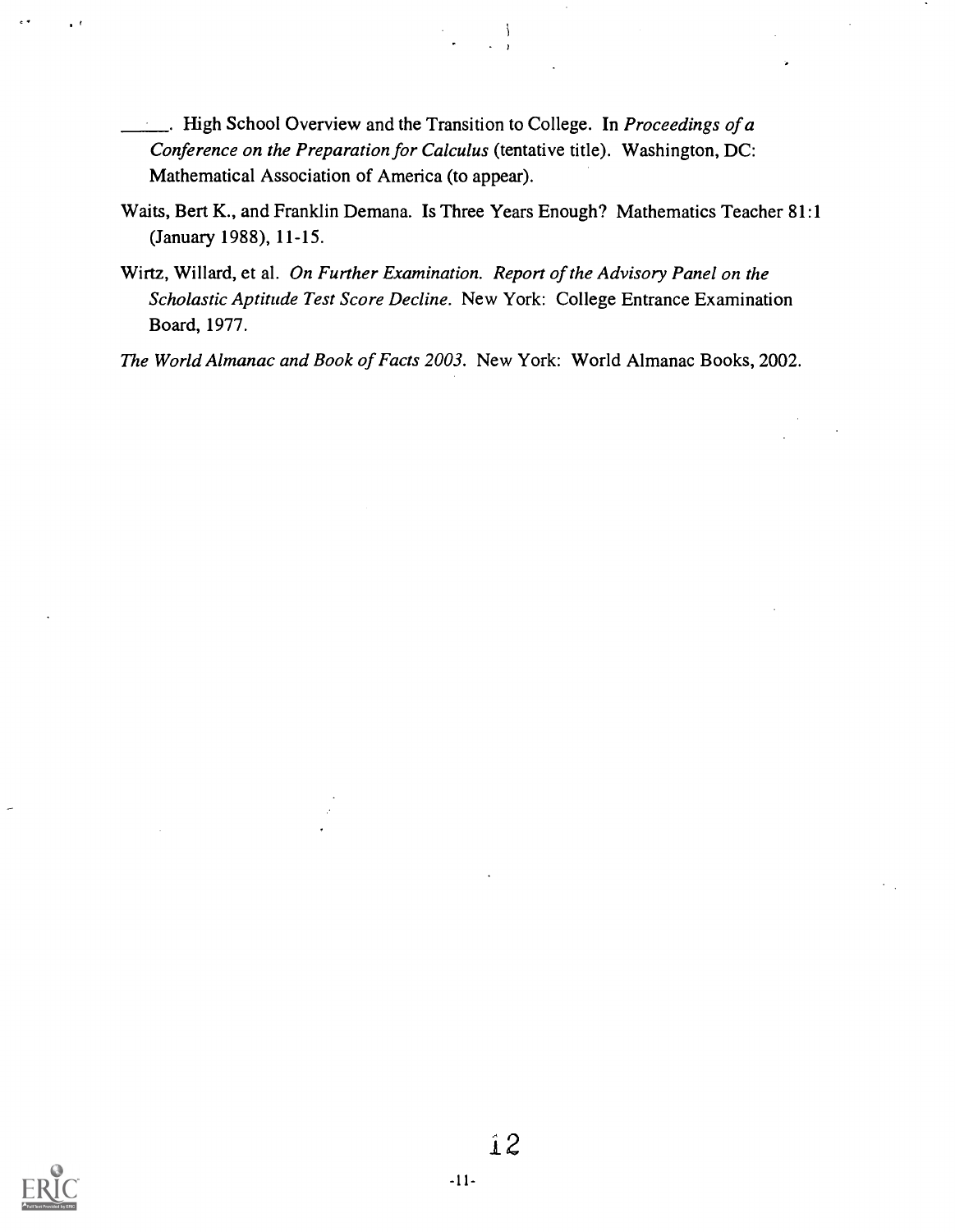

U.S. Department of Education



Office of Educational Research and Improvement (OERI) National Library of Education (NLE) Educational Resources Information Center (ERIC)

# REPRODUCTION RELEASE

(Specific Document).

#### I. DOCUMENT IDENTIFICATION:

Title: TRENISS IN HIGH SCHOOL PREPARATION FOR CALCULUS AND THEIR IMPLICATIONS FOR THE TRANSITION TO COLLEGE

Author(s):  $ZA \cup A \cup B \cup B \cap A$ 

Corporate Source:

JOINT MATHEMATICS MEETINGS, BALTIMOLE MD. 47442000

Publication Date:  $JAN, 17, 2003$ 

### **II. REPRODUCTION RELEASE:**

. In order to disseminate as widely as possible timely and significant materials of interest to the educational community, documents announced in the monthly abstract journal of the ERIC system, Resources in Education (RIE), are usually made available to users in microfiche, reproduced paper copy, and electronic media, and sold through the ERIC Document Reproduction Service (EDRS). Credit is given to the source of each document, and, if reproduction release is granted, one of the following notices is affixed to the document.

IN If permission is granted to reproduce and disseminate the identified document, please CHECK ONE of the following three options and sign at the bottom of the page.



Check here for Level 1 release, permitting reproduction and dissemination in microfiche of<br>other ERIC archival media (e.g., electronic) a*gd* paper copy.

Check here for Level 2A release, permitting reproduction and dissemination In microfiche and In electronic media for ERIC archival collection subscribers only

Check here for Level 2B release, permitting reproduction and dissemination in microfiche'Ortly

Documents will be processed as indicated provided reproduction quality permits. If permission to reproduce is granted, but no box is checked, documents will be p

I hereby grant to the Educational Resources Information Center (ERIC) nonexclusive permission to reproduce and disseminate this document as indicated above. Reproduction from the ERIC microfiche or electronic media by persons other than ERIC employees and its system contractors requires permission from the copyright holder. Exception is made for non-profit reproduction by libraries and other service agencies peads of educators in response to discrete inquiries.

| <u>to sation mitomianon nooso of seesees</u><br>Signature:<br>Tilyan <i>Usirkin</i> | Printed Name/Position/Title:<br>RALMAN USISKIN / PROFESSOR                       |  |  |
|-------------------------------------------------------------------------------------|----------------------------------------------------------------------------------|--|--|
| Organization/Address.<br>UNIVERSITY OF CHICAGO, 5835 S. KIMBARK AUG                 | $\frac{150}{273}$ 702-3117<br>Telephone: 2000 2000                               |  |  |
| CHICAGO, IL<br>6υ 6 37                                                              | Date:<br>LE-Mail Address;<br>$HAR$ 20, 2007.<br>$2 - 4s$ s/ $s$ kin @uchicaspedu |  |  |
|                                                                                     | 773 702-1560                                                                     |  |  |